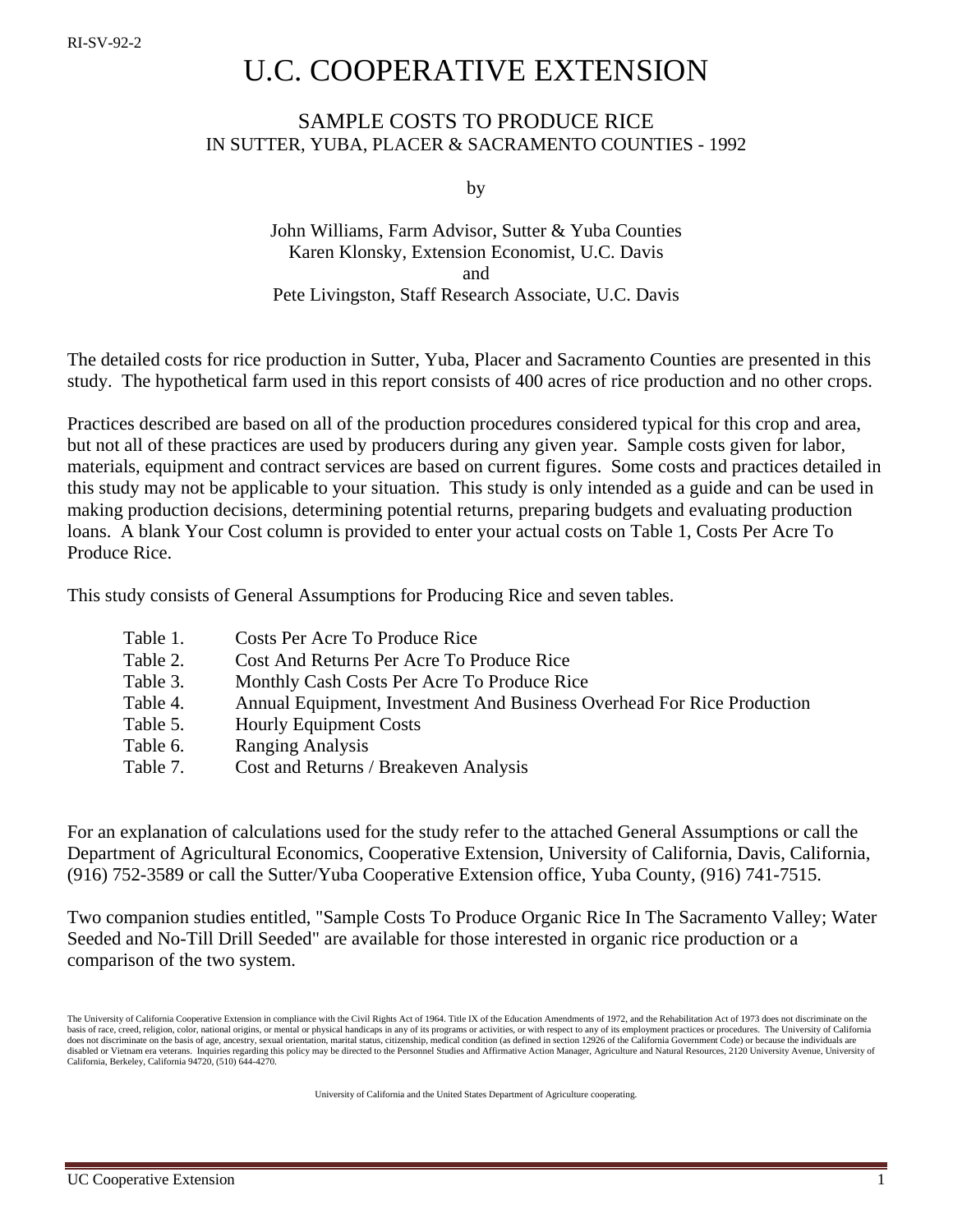## GENERAL ASSUMPTIONS FOR PRODUCING RICE Sutter, Yuba, Placer and Sacramento Counties - 1992 U.C. Cooperative Extension

The following is a description of some general assumptions pertaining to sample costs of rice production in Sutter, Yuba, Placer and Sacramento Counties. The costs are based on all of the cultural practices used by growers in this region, some of which may not be used during every production year. Costs are represented on an annual, per acre basis. The use of trade names in this report does not constitute an endorsement or recommendation by the University of California nor is any criticism implied by omission of other similar products.

## **1. LAND**:

This cost of production study is based on a 400 acre rice operation dedicated to growing rice only. No other crops are grown in rotation with rice. The land in this study is owned by the grower and costs \$2,000 per acre. Land is not depreciated.

## **2. CULTURAL PRACTICES**:

This study assumes continuous rice production since most of the rice in the area is not rotated to other crops. Regular crop rotation often has the effect of reducing input costs (e.g. herbicides and fertilizers) and increasing yield. Rotation will also help with straw disposal problems. However, much rice land is unsuited to economic production for rotation crops. Temporary levees are also assumed because they are more common in this region. Nevertheless, many growers have installed permanent levee systems which require simple annual discing for maintenance.

Material inputs are based on the most common choices made by growers. Alternatives are available for most of them. Fertilizers and herbicides are almost universally used, so they are applied on 100% of the acreage. Products applied to less than 100% of the acreage are so noted, but costs are spread over the entire acreage.

Water supply is principally from an irrigation district, but is supplemented by well water. Use of well water is increasing as surface supplies for agriculture are diverted to other uses. Likewise, growers are installing tailwater return systems to conserve water and to help comply with stringent water holding regulations to maintain quality of drainage water. These expenses are reflected in this cost study.

Most of the equipment is used and was acquired at relatively low purchase prices. The only new equipment is the flail chopper which is added to inventory to help facilitate soil incorporation as an increasing proportion of rice straw as burning is phased out. In this study, the grower will incorporate rice straw on 30% of rice acreage. Eventually (by the year 2000) most growers will be using alternatives to burning on 100% of their acreage. Although a large percentage of the straw will continue to be incorporated, markets will most likely develop that encourage removal for other uses such as energy, paper, livestock feed, etc. Ultimately we can hope for either a breakeven or profitable use of straw. In the short-run, straw disposal is simply an additional cost to the grower. Costs for burning will vary widely for each air pollution control district. For this study, a \$50 burn permit is charged to the farm and additional \$0.50 per acre is charged for each acre burned. Check with the air pollution office in your region for burning regulations and fees.

The pesticides and rates mentioned in this cost study are a few of those that are listed in the UC IPM Rice Pest Management Guidelines. The practices and inputs used in this cost study serve only as a sample or a guide. Variations in cultural practices and inputs can be significant due to pest pressures, crop rotations, water requirements and other factors. Contact the farm advisor for additional information.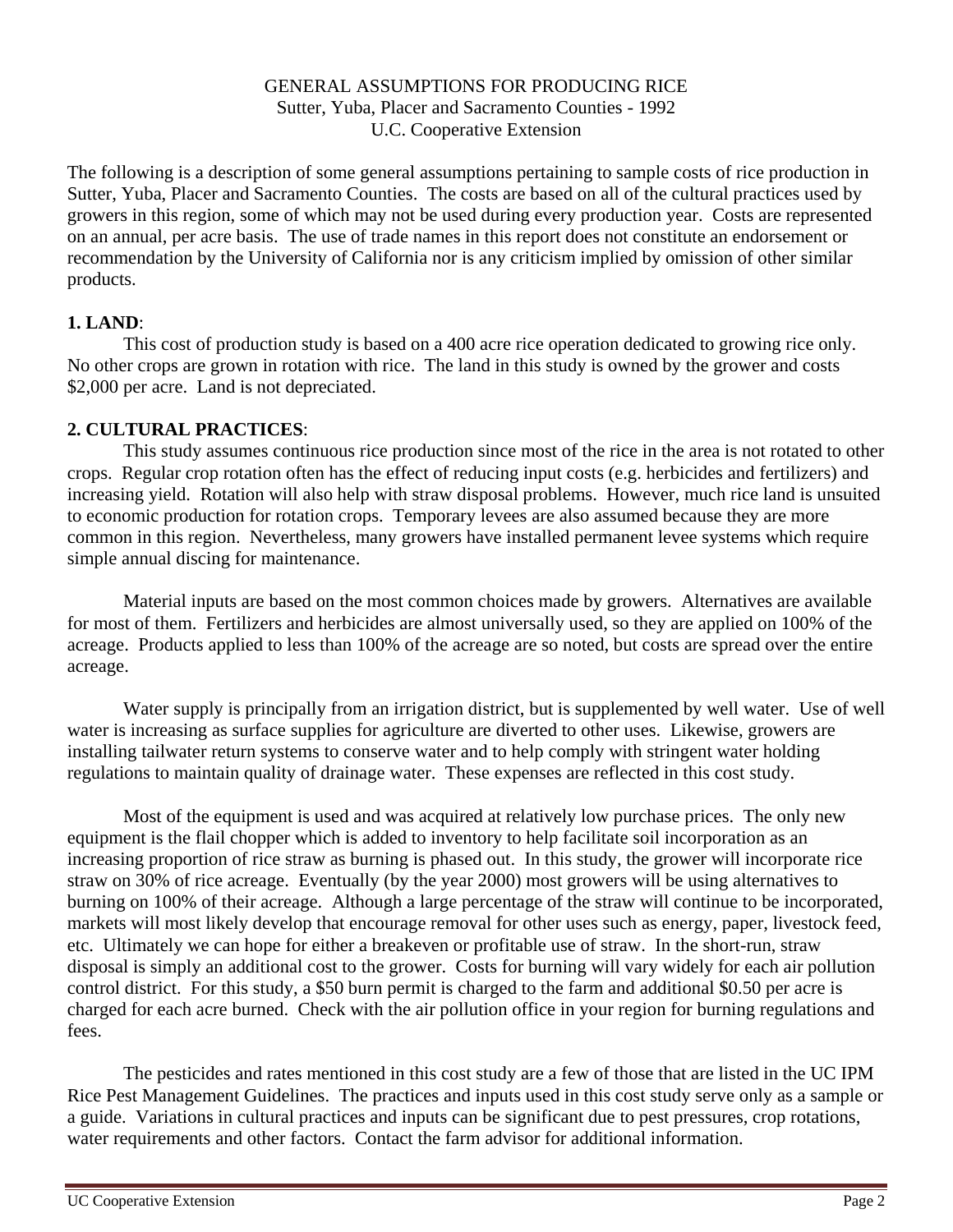### **3. YIELDS & RETURNS**:

The crop yield used in this study is 75 hundredweight ( $\text{cut} = 100$  pounds) per acre at 13% moisture. An estimated price of a \$7.35 per cwt of grain is used. Returns will vary and the yields and prices used in this cost study are estimates based on current information. This study does not include any income that come from government programs. Federal farm programs under the 1990 Farm Bill require consideration by individual growers and landowners. Contact the Agricultural Stabilization and Conservation Service (ASCS) for help.

## **4. HARVEST**:

In this cost study the farm owns its own harvesting equipment and performs its own harvest operations. The equipment for harvest operations are inventoried in investment costs on Table 4, and labor, fuel, repairs, depreciation, and operating interest, are calculated as harvest costs in Table 1. If a grower contracts his harvest operation, all harvesting equipment should be removed from investment costs in Table 4, its appropriate cost should be subtracted from harvest costs in Table 1 and a custom charge would then be added. Rice drying is charged at \$0.78 per cwt of dry rice and is calculated from a green weight table. Storage adds another \$0.55 per cwt on a dry weight basis.

#### **5. TRANSPORTATION**:

In practice, transportation of green and dry rice is often treated as an expense of processing or marketing and may not appear as a line item cost in a farmer's budget. However, it is ultimately a cost and is reflected in the price returned to the producer. In this study, the cost of transporting the rice is not included as a separate line item; it is deducted from the return to the grower. Transportation of green rice is based on distance from field to dryer plus a field pick up charge of \$0.055 per cwt. Typical freight would be:  $($0.30/cwt + $0.055/cwt)$  X 83.65 cwt/acre = \$29.70/acre. Dry rice freight is based on distance and weight of the rice, but there is no pickup charge. Typical costs are;  $$0.30/cwt \times 75$  cwt/acre = \$22.40 per acre.

#### **6. LABOR**:

Basic hourly wages for workers are \$7.46 per hour for machine and non-machine (field workers) labor. Adding 34% for SDI, FICA, insurance and other benefits increases the labor rates shown to \$10.00 per hour for machine and non-machine labor. The labor hours for operations involving machinery are 10% higher than the machine hours to account for extra labor involved in equipment set up, moving, maintenance and repair.

#### **7. INVESTMENT**:

The investments shown in Table 4 are those that are partially or completely allocated to the rice operation. Costs of investments such as tractors, harvesters, buildings, irrigation system, etc. can be spread over the whole farm. Annual investments shown in Table 1 represent depreciation and opportunity cost for each investment on an annual per acre basis.

## **8. OVERHEAD**:

County taxes are calculated as 1.0% of the average value of equipment, buildings and improvements. Insurance is charged at 0.5% of the average value of the equipment over its useful life. Various farm and office expenses are estimated at \$7.50 per acre for the ranch. These expenses include office supplies, telephones, bookkeeping, accounting, legal fees and maintenance, etc.

#### **9. INTEREST**:

Interest on operating capital is based on cash costs and is calculated monthly for seven months until harvest at the rate of 9.00% per year. Interest is also charged on investment at 4.00% per year to account for income foregone that could be received from an alternative investment (opportunity cost) and is based on the average value of the buildings and equipment.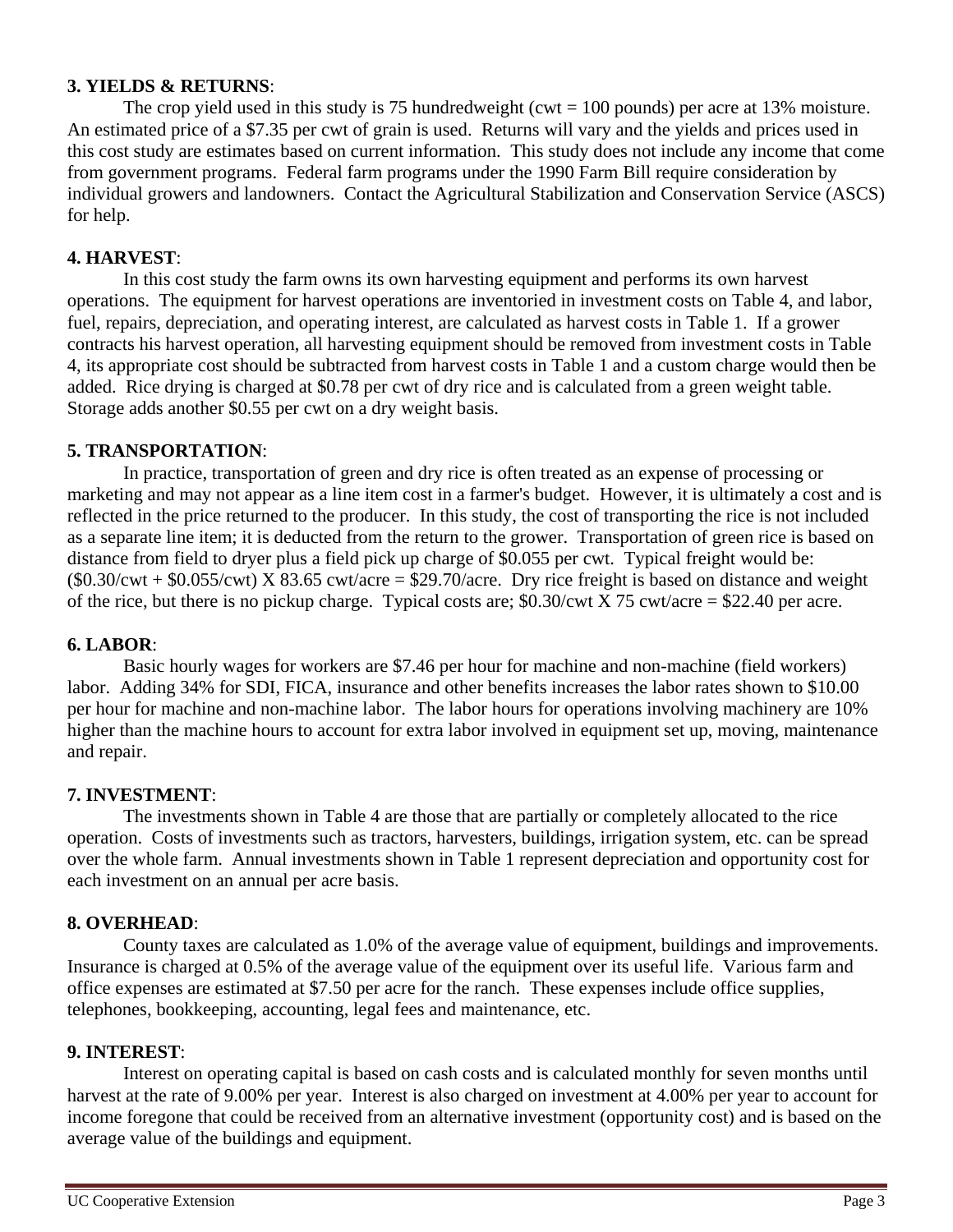## **10. EQUIPMENT COSTS**:

In allocating the equipment costs per acre, the following calculations were made and shown in Table 4: (a) Original Cost of equipment is the cost of the new equipment plus sales tax. (b) Depreciation is straight line with a 10% salvage value. (c) Interest on investment is calculated as the average value per acre of the equipment during its useful life, multiplied by an interest rate of 4.00%. Average value equals new cost plus salvage value divided by 2 on a per acre basis. (d) The total investment costs of the depreciation and the interest reflect a mix of new and used equipment. These values are also used in Table 1. Hourly equipment costs are shown in Table 5. The equipment listed in Tables 4 and 5 indicate only that equipment which is used in the rice enterprise and does not necessarily include all of the equipment that would be found on a typical farm growing rice.

## **11. FUEL & REPAIR**:

The fuel and repair cost per acre for each operation in Table 1, is determined by multiplying the total hourly operating cost for each piece of equipment in Table 5, by the number of hours per acre for that operation. Prices for on-farm delivery of diesel and gasoline are \$0.71 and \$0.98 per gallon respectively.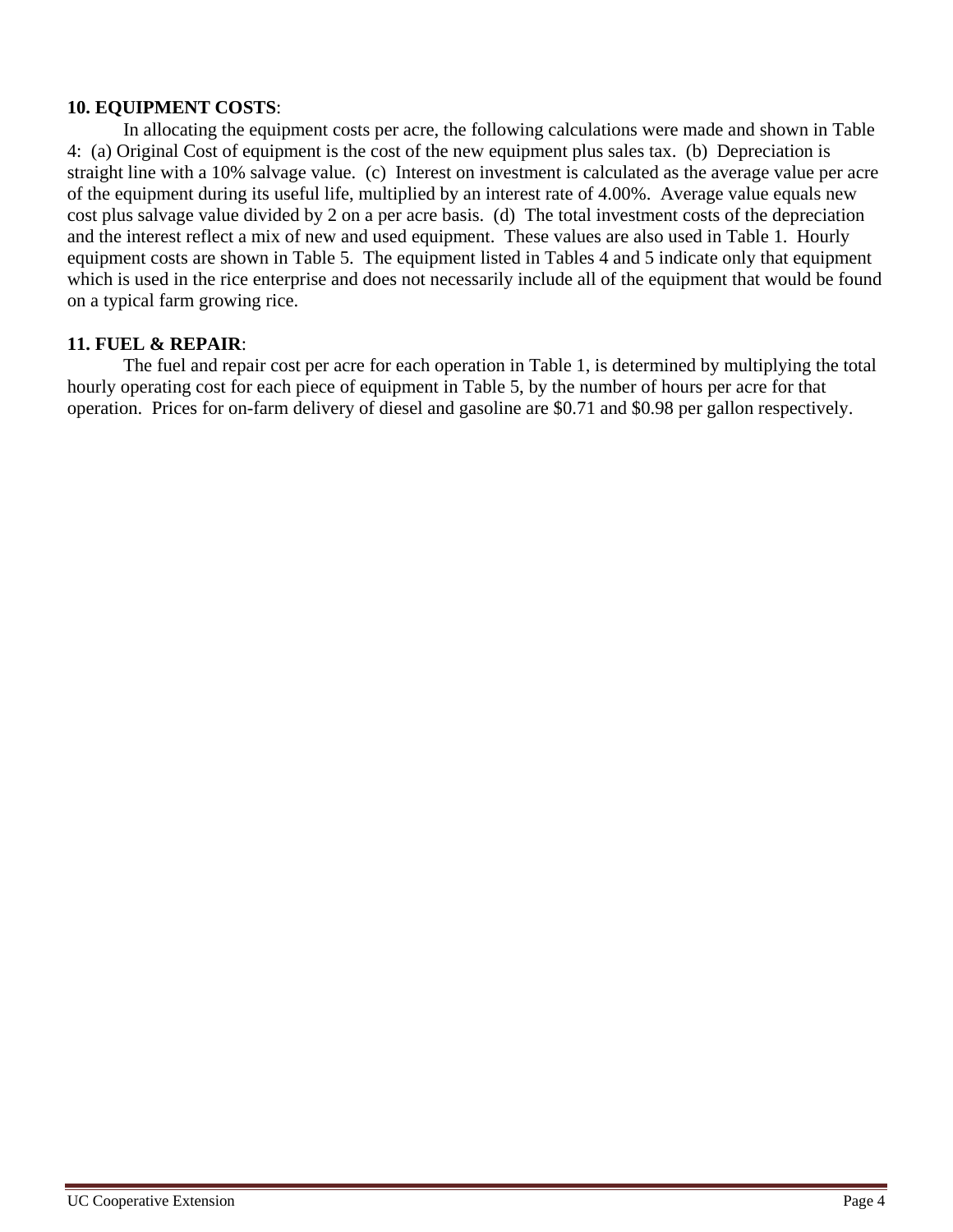U.C. COOPERATIVE EXTENSION Table 1. COSTS PER ACRE TO PRODUCE RICE SUTTER, YUBA, PLACER & SACRAMENTO - 1992

Labor Rate: \$10.00/hr. machine labor Interest Rate: 9.00% \$10.00/hr. non-machine labor Yield per Acre: 75 cwt

| Operation<br>Time<br>Operation<br>(Hrs/A)<br>Cultural:<br>Mow roads<br>0.03<br>0.10<br>Bulldoze levees<br>Chisel<br>Stubble disc<br>Finish disc<br>Triplane field - (3 of 4 years)<br>Laser level field - (1 of 4 years)<br>Fertilize - 16-20-0 @ 200#/acre<br>Fertilize - aqua @ $110\frac{1}{2}$ acre<br>Fertilize - zinc @ $30\frac{1}{4}$ /acre | $\begin{array}{cccc} 0.00 & 0.00 & 0.00 \ 0.12 & 1.44 & 1.30 \ 0.00 & 0.00 & 0.00 & 0.00 \ 0.14 & 1.72 & 2.01 \end{array}$ | Labor<br>Cost<br>0.30<br>1.20 | Repairs<br>0.09<br>1.08                                                                                                                | --------------------- Cash and Labor Costs per Acre -<br>Fuel & Material<br>Cost<br>0.00<br>0.00 | Custom/<br>Rent<br>0.00<br>0.00<br>0.00<br>0.00<br>0.00<br>0.00<br>18.75<br>2.85 | Total<br>Cost<br>0.39<br>2.28<br>4.51<br>3.11<br>2.75<br>4.04<br>18.75 | Your<br>Cost |
|-----------------------------------------------------------------------------------------------------------------------------------------------------------------------------------------------------------------------------------------------------------------------------------------------------------------------------------------------------|----------------------------------------------------------------------------------------------------------------------------|-------------------------------|----------------------------------------------------------------------------------------------------------------------------------------|--------------------------------------------------------------------------------------------------|----------------------------------------------------------------------------------|------------------------------------------------------------------------|--------------|
|                                                                                                                                                                                                                                                                                                                                                     |                                                                                                                            |                               |                                                                                                                                        |                                                                                                  |                                                                                  |                                                                        |              |
|                                                                                                                                                                                                                                                                                                                                                     |                                                                                                                            |                               |                                                                                                                                        |                                                                                                  |                                                                                  |                                                                        |              |
|                                                                                                                                                                                                                                                                                                                                                     |                                                                                                                            |                               |                                                                                                                                        |                                                                                                  |                                                                                  |                                                                        |              |
|                                                                                                                                                                                                                                                                                                                                                     |                                                                                                                            |                               |                                                                                                                                        |                                                                                                  |                                                                                  |                                                                        |              |
|                                                                                                                                                                                                                                                                                                                                                     |                                                                                                                            |                               |                                                                                                                                        |                                                                                                  |                                                                                  |                                                                        |              |
|                                                                                                                                                                                                                                                                                                                                                     |                                                                                                                            |                               |                                                                                                                                        |                                                                                                  |                                                                                  |                                                                        |              |
|                                                                                                                                                                                                                                                                                                                                                     |                                                                                                                            |                               |                                                                                                                                        |                                                                                                  |                                                                                  |                                                                        |              |
|                                                                                                                                                                                                                                                                                                                                                     |                                                                                                                            |                               |                                                                                                                                        |                                                                                                  |                                                                                  |                                                                        |              |
|                                                                                                                                                                                                                                                                                                                                                     |                                                                                                                            |                               |                                                                                                                                        |                                                                                                  |                                                                                  |                                                                        |              |
|                                                                                                                                                                                                                                                                                                                                                     |                                                                                                                            |                               |                                                                                                                                        |                                                                                                  |                                                                                  | 22.85                                                                  |              |
|                                                                                                                                                                                                                                                                                                                                                     |                                                                                                                            |                               |                                                                                                                                        |                                                                                                  | 3.00                                                                             | 10.68                                                                  |              |
|                                                                                                                                                                                                                                                                                                                                                     |                                                                                                                            |                               |                                                                                                                                        | 8.10                                                                                             | 4.50                                                                             | 12.60                                                                  |              |
| Pull levees                                                                                                                                                                                                                                                                                                                                         |                                                                                                                            |                               |                                                                                                                                        | 0.00<br>$0.00$<br>3.76                                                                           | 0.00                                                                             | 2.74                                                                   |              |
| Apply Furadan on 50% of acreage<br>Roll (final seedbed)                                                                                                                                                                                                                                                                                             |                                                                                                                            |                               |                                                                                                                                        | 0.00                                                                                             | 2.50<br>0.00                                                                     | 6.26<br>3.72                                                           |              |
| Install boxes                                                                                                                                                                                                                                                                                                                                       |                                                                                                                            |                               | $\begin{array}{cccc} 0.25 & 2.50 & 0.00\ 1.25 & 12.50 & 0.00\ 0.00 & 0.00 & 0.00\ 0.00 & 0.00 & 0.00\ 0.00 & 0.00 & 0.00\ \end{array}$ | 3.80                                                                                             | 0.00                                                                             | 6.30                                                                   |              |
| Irrigate                                                                                                                                                                                                                                                                                                                                            |                                                                                                                            |                               |                                                                                                                                        | 46.36                                                                                            | 0.00                                                                             | 58.86                                                                  |              |
| Plant @ $160\frac{+}{a}$                                                                                                                                                                                                                                                                                                                            |                                                                                                                            |                               |                                                                                                                                        | $19.20$<br>7.40<br>31.60                                                                         | 10.14                                                                            | 29.34                                                                  |              |
| Apply copper - shrimp 1/2 acreage                                                                                                                                                                                                                                                                                                                   |                                                                                                                            |                               |                                                                                                                                        |                                                                                                  | 2.50                                                                             | 9.90                                                                   |              |
| Apply herbicide - grasses<br>0.00                                                                                                                                                                                                                                                                                                                   |                                                                                                                            | 0.00                          | 0.00                                                                                                                                   | 32.31                                                                                            | 5.00<br>5.00                                                                     | 36.60<br>37.31                                                         |              |
| Apply herbicide - broadleaves<br>Pickup use<br>0.67                                                                                                                                                                                                                                                                                                 |                                                                                                                            |                               | 8.01 3.18                                                                                                                              | 0.00                                                                                             | 0.00                                                                             | 11.19                                                                  |              |
| -----------                                                                                                                                                                                                                                                                                                                                         |                                                                                                                            | -------                       | -----------                                                                                                                            | ----------                                                                                       | ---------                                                                        | -------                                                                |              |
| 3.31<br>TOTAL CULTURAL COSTS                                                                                                                                                                                                                                                                                                                        |                                                                                                                            | 36.67                         | 16.32                                                                                                                                  | 176.93                                                                                           | 54.24                                                                            | 284.17                                                                 |              |
| Harvest:                                                                                                                                                                                                                                                                                                                                            |                                                                                                                            |                               |                                                                                                                                        |                                                                                                  |                                                                                  |                                                                        |              |
| Combine rice<br>0.61                                                                                                                                                                                                                                                                                                                                |                                                                                                                            | 7.33                          |                                                                                                                                        | $15.53$ $0.00$ $0.00$ $0.00$ $0.00$                                                              | 0.00                                                                             | 22.86                                                                  |              |
| Bankout rice                                                                                                                                                                                                                                                                                                                                        | $0.61$ $7.33$                                                                                                              |                               |                                                                                                                                        |                                                                                                  |                                                                                  | 7.92                                                                   |              |
| Haul to dryer - See Transportation section in Assumptions<br>Dry green rice - 83.65 cwt/acr $0.00$ 0.00 0.00                                                                                                                                                                                                                                        |                                                                                                                            |                               | 0.00                                                                                                                                   | 0.00                                                                                             | 58.50                                                                            | 58.50                                                                  |              |
| Store dry rice - 75 cwt/acre                                                                                                                                                                                                                                                                                                                        |                                                                                                                            |                               | $0.00$ $0.00$ $0.00$                                                                                                                   | 0.00                                                                                             | 41.25                                                                            | 41.25                                                                  |              |
| ----------                                                                                                                                                                                                                                                                                                                                          |                                                                                                                            | ----------                    | ----------                                                                                                                             | ----------                                                                                       | ---------                                                                        | -------                                                                |              |
| 1.22<br>TOTAL HARVEST COSTS<br>________________________________                                                                                                                                                                                                                                                                                     |                                                                                                                            | 14.66                         | 16.11                                                                                                                                  | 0.00<br>----------                                                                               | 99.75<br>---------                                                               | 130.52                                                                 |              |
| Postharvest:                                                                                                                                                                                                                                                                                                                                        |                                                                                                                            |                               |                                                                                                                                        |                                                                                                  |                                                                                  |                                                                        |              |
| Mow levees                                                                                                                                                                                                                                                                                                                                          |                                                                                                                            |                               | $0.03$ $0.34$ $0.14$<br>0.00 0.00 0.00                                                                                                 | 0.00                                                                                             | 0.00                                                                             | 0.49                                                                   |              |
| Burn permit and fees                                                                                                                                                                                                                                                                                                                                |                                                                                                                            |                               |                                                                                                                                        | 0.48                                                                                             | 0.00                                                                             | 0.48                                                                   |              |
| 0.35<br>Burn 70% of straw acreage<br>0.07<br>Chop straw on ground - 10% of acreage                                                                                                                                                                                                                                                                  |                                                                                                                            | 3.50<br>0.90                  | 0.00<br>1.27                                                                                                                           | 0.00<br>0.00                                                                                     | 0.00<br>0.00                                                                     | 3.50<br>2.17                                                           |              |
| Incorporate straw with disc<br>0.04                                                                                                                                                                                                                                                                                                                 |                                                                                                                            |                               | $0.46$ 0.47                                                                                                                            | 0.00                                                                                             | 0.00                                                                             | 0.93                                                                   |              |
| ----------<br>0.49                                                                                                                                                                                                                                                                                                                                  |                                                                                                                            | -------<br>5.20               | ----------<br>1.88                                                                                                                     | ----------<br>0.48                                                                               | ---------<br>0.00                                                                | ------<br>7.57                                                         |              |
| TOTAL POSTHARVEST COSTS                                                                                                                                                                                                                                                                                                                             |                                                                                                                            |                               |                                                                                                                                        |                                                                                                  |                                                                                  |                                                                        |              |
| Interest on operating capital @<br>$9.00$ $$$                                                                                                                                                                                                                                                                                                       |                                                                                                                            |                               |                                                                                                                                        |                                                                                                  |                                                                                  | 13.15                                                                  |              |
| TOTAL OPERATING COSTS/ACRE<br>TOTAL OPERATING COSTS/CWT                                                                                                                                                                                                                                                                                             |                                                                                                                            | 56.54                         | 34.32                                                                                                                                  | 177.41                                                                                           | 153.99                                                                           | 435.41<br>5.81                                                         |              |
| CASH OVERHEAD:                                                                                                                                                                                                                                                                                                                                      |                                                                                                                            |                               |                                                                                                                                        |                                                                                                  |                                                                                  |                                                                        |              |
| Check Off - Research                                                                                                                                                                                                                                                                                                                                |                                                                                                                            |                               |                                                                                                                                        |                                                                                                  |                                                                                  | 3.75                                                                   |              |
| Check Off - Promotion                                                                                                                                                                                                                                                                                                                               |                                                                                                                            |                               |                                                                                                                                        |                                                                                                  |                                                                                  | 2.25                                                                   |              |
| Accounting & Legal<br>Farm Utilities                                                                                                                                                                                                                                                                                                                |                                                                                                                            |                               |                                                                                                                                        |                                                                                                  |                                                                                  | 1.25<br>5.00                                                           |              |
| Miscellaneous Cost                                                                                                                                                                                                                                                                                                                                  |                                                                                                                            |                               |                                                                                                                                        |                                                                                                  |                                                                                  | 2.50                                                                   |              |
| Property Taxes                                                                                                                                                                                                                                                                                                                                      |                                                                                                                            |                               |                                                                                                                                        |                                                                                                  |                                                                                  | 23.81                                                                  |              |
| Equipment Insurance                                                                                                                                                                                                                                                                                                                                 |                                                                                                                            |                               |                                                                                                                                        |                                                                                                  |                                                                                  | 11.90                                                                  |              |
| Investment Repairs                                                                                                                                                                                                                                                                                                                                  |                                                                                                                            |                               |                                                                                                                                        |                                                                                                  |                                                                                  | 4.38<br>----------                                                     |              |
| TOTAL CASH OVERHEAD COSTS                                                                                                                                                                                                                                                                                                                           |                                                                                                                            |                               |                                                                                                                                        |                                                                                                  |                                                                                  | 54.84                                                                  |              |
| ---------------------<br>TOTAL CASH COSTS/ACRE<br>TOTAL CASH COSTS/CWT                                                                                                                                                                                                                                                                              |                                                                                                                            |                               |                                                                                                                                        |                                                                                                  |                                                                                  | 490.25<br>6.54                                                         |              |
| ----------------------<br>NON-CASH OVERHEAD:                                                                                                                                                                                                                                                                                                        |                                                                                                                            |                               |                                                                                                                                        |                                                                                                  |                                                                                  |                                                                        |              |
| Investment<br>----------                                                                                                                                                                                                                                                                                                                            | Per producing<br>Acre<br>---------                                                                                         |                               | Depreciation<br>-------------                                                                                                          | ----------- Annual Cost ------------<br>Interest @ 4.00%<br>-------------------                  |                                                                                  |                                                                        |              |
| Land                                                                                                                                                                                                                                                                                                                                                | 2000.00                                                                                                                    |                               |                                                                                                                                        |                                                                                                  | 80.00                                                                            | 80.00                                                                  |              |
| Fuel Tanks & Pumps                                                                                                                                                                                                                                                                                                                                  | 20.13                                                                                                                      |                               | 1.01                                                                                                                                   |                                                                                                  | 0.40                                                                             | 1.41                                                                   |              |
| Shop Building                                                                                                                                                                                                                                                                                                                                       | 92.50                                                                                                                      |                               | 4.63                                                                                                                                   |                                                                                                  | 1.85                                                                             | 6.47                                                                   |              |
| Shop Tools                                                                                                                                                                                                                                                                                                                                          | 25.00                                                                                                                      |                               | 1.25                                                                                                                                   |                                                                                                  | 0.50                                                                             | 1.75                                                                   |              |
| Rice Irrigation System<br>Tool Carrier                                                                                                                                                                                                                                                                                                              | 50.00<br>15.00                                                                                                             |                               | 2.50<br>0.90                                                                                                                           |                                                                                                  | 1.00<br>0.33                                                                     | 3.50<br>1.23                                                           |              |
| Fuel Wagon - $3/4$ ton                                                                                                                                                                                                                                                                                                                              | 3.75                                                                                                                       |                               | 0.34                                                                                                                                   |                                                                                                  | 0.08                                                                             | 0.42                                                                   |              |
| Backhoe                                                                                                                                                                                                                                                                                                                                             | 17.50                                                                                                                      |                               | 1.05                                                                                                                                   |                                                                                                  | 0.39                                                                             | 1.43                                                                   |              |
| $Plow - 6 bottom$                                                                                                                                                                                                                                                                                                                                   | 1.00                                                                                                                       |                               | 0.02                                                                                                                                   |                                                                                                  | 0.02                                                                             | 0.04                                                                   |              |
| Tailwater Return System                                                                                                                                                                                                                                                                                                                             | 60.00                                                                                                                      |                               | 2.70                                                                                                                                   |                                                                                                  | 1.32                                                                             | 4.02                                                                   |              |
| Equipment                                                                                                                                                                                                                                                                                                                                           | 424.82<br>----------                                                                                                       |                               | 31.67<br>----------                                                                                                                    |                                                                                                  | 9.35<br>-----------                                                              | 41.01<br>----------                                                    |              |
| TOTAL NON-CASH OVERHEAD COSTS<br>-------------------------                                                                                                                                                                                                                                                                                          | 2709.69                                                                                                                    |                               | 46.06                                                                                                                                  |                                                                                                  | 95.24                                                                            | 141.29                                                                 |              |
| TOTAL COSTS/ACRE<br>TOTAL COSTS/CWT                                                                                                                                                                                                                                                                                                                 |                                                                                                                            |                               |                                                                                                                                        |                                                                                                  |                                                                                  | 631.54<br>8.42                                                         |              |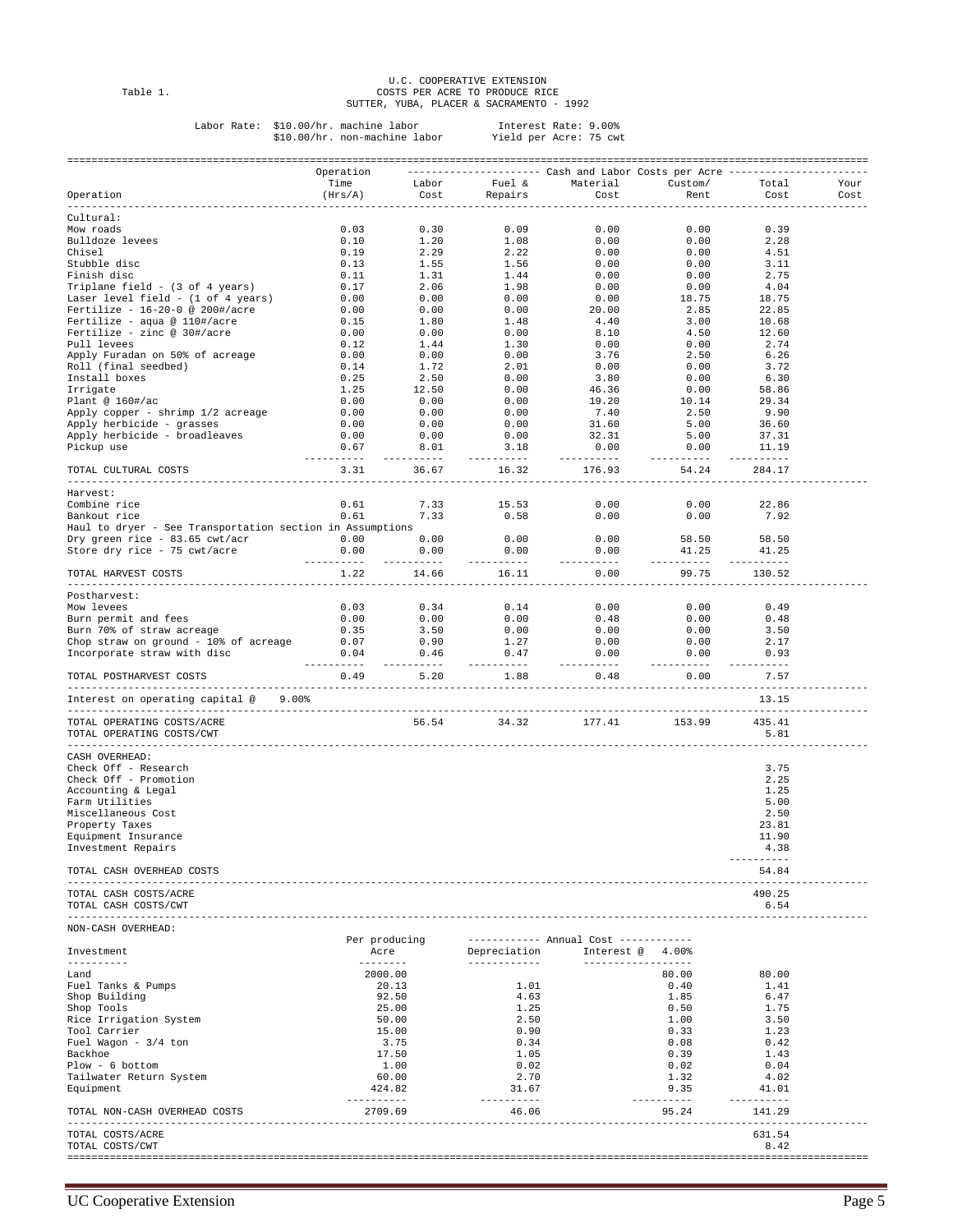# U.C. COOPERATIVE EXTENSION<br>COSTS AND RETURNS PER ACRE TO PRODUCE RICE<br>SUTTER/YUBA/PLACER & SACRAMENTO COUNTIES - 1992

The use of trade names in this report does not constitute an endorsement or recommendation by the University of California nor is any criticism implied by omission of other similar products.

## Labor Rate: \$ 10.00/hr. machine labor Interest Rate: 9.00% \$ 10.00/hr. non-machine labor

|                                                                                                                                                                                                                                          |                                                                                                   |                         |                                                                                                                                                                     |                    | Cost |
|------------------------------------------------------------------------------------------------------------------------------------------------------------------------------------------------------------------------------------------|---------------------------------------------------------------------------------------------------|-------------------------|---------------------------------------------------------------------------------------------------------------------------------------------------------------------|--------------------|------|
| GROSS RETURNS                                                                                                                                                                                                                            |                                                                                                   |                         |                                                                                                                                                                     |                    |      |
| Rice                                                                                                                                                                                                                                     |                                                                                                   |                         | 75.00 cwt 7.35                                                                                                                                                      | 551.25             |      |
|                                                                                                                                                                                                                                          |                                                                                                   |                         |                                                                                                                                                                     | <u> 2222222222</u> |      |
| TOTAL GROSS RETURNS FOR RICE                                                                                                                                                                                                             |                                                                                                   |                         |                                                                                                                                                                     | 551.25             |      |
|                                                                                                                                                                                                                                          |                                                                                                   |                         |                                                                                                                                                                     |                    |      |
| OPERATING COSTS                                                                                                                                                                                                                          |                                                                                                   |                         |                                                                                                                                                                     |                    |      |
| Custom:                                                                                                                                                                                                                                  |                                                                                                   |                         |                                                                                                                                                                     |                    |      |
| 19.25 Air appl - dry fertilizer 1.00 cwt 2.85 2.85<br>Air appl - zinc 1.00 cwt 2.85 2.85<br>Air appl - zinc 1.00 acre 4.50 4.50<br>Air appl - pesticide 3.00 acre 5.00 15.00<br>Soaking - seed 1.60 cwt 1.50 2.40<br>Air appl - seed 1.8 |                                                                                                   |                         |                                                                                                                                                                     |                    |      |
|                                                                                                                                                                                                                                          |                                                                                                   |                         |                                                                                                                                                                     |                    |      |
|                                                                                                                                                                                                                                          |                                                                                                   |                         |                                                                                                                                                                     |                    |      |
|                                                                                                                                                                                                                                          |                                                                                                   |                         |                                                                                                                                                                     |                    |      |
|                                                                                                                                                                                                                                          |                                                                                                   |                         |                                                                                                                                                                     |                    |      |
| Fertilizer:                                                                                                                                                                                                                              |                                                                                                   |                         |                                                                                                                                                                     |                    |      |
| $16 - 20 - 0$<br>Amia                                                                                                                                                                                                                    | $200.00$ lb<br>110.00 lb<br>30.00 lb                                                              |                         |                                                                                                                                                                     | 20.00              |      |
|                                                                                                                                                                                                                                          |                                                                                                   |                         | $\begin{smallmatrix} 0.10 \ 0.04 \end{smallmatrix}$                                                                                                                 | 4.40               |      |
| Zinc sulfate 26%                                                                                                                                                                                                                         |                                                                                                   |                         | 0.27                                                                                                                                                                | 8.10               |      |
| Rent:                                                                                                                                                                                                                                    |                                                                                                   |                         |                                                                                                                                                                     |                    |      |
| Fert. tank rental                                                                                                                                                                                                                        | 1.00 each                                                                                         |                         | 3.00                                                                                                                                                                | 3.00               |      |
| Insecticide:                                                                                                                                                                                                                             |                                                                                                   |                         |                                                                                                                                                                     |                    |      |
| Furadan 5G                                                                                                                                                                                                                               | 4.00 lb                                                                                           |                         | 0.94                                                                                                                                                                | 3.76               |      |
| Misc.:                                                                                                                                                                                                                                   |                                                                                                   |                         |                                                                                                                                                                     |                    |      |
| Rice boxes                                                                                                                                                                                                                               | $0.19$ box                                                                                        |                         | 20.00                                                                                                                                                               | 3.80               |      |
| Water:                                                                                                                                                                                                                                   |                                                                                                   |                         |                                                                                                                                                                     |                    |      |
| Water                                                                                                                                                                                                                                    |                                                                                                   | 72.00 acin<br>1.00 acre | 0.63                                                                                                                                                                | 45.36              |      |
| Retrun Water Costs                                                                                                                                                                                                                       |                                                                                                   |                         | 1.00                                                                                                                                                                | 1.00               |      |
| Seed:<br>Seed - rice                                                                                                                                                                                                                     | 1.60                                                                                              |                         | 12.00                                                                                                                                                               | 19.20              |      |
| Herbicide:                                                                                                                                                                                                                               |                                                                                                   | cwt                     |                                                                                                                                                                     |                    |      |
| Copper sulfate                                                                                                                                                                                                                           |                                                                                                   |                         |                                                                                                                                                                     | 7.40               |      |
| Ordram 10G                                                                                                                                                                                                                               |                                                                                                   |                         | $0.74$<br>$0.75$                                                                                                                                                    | 31.60              |      |
| Londax                                                                                                                                                                                                                                   | $\begin{array}{ccc} 10.00 & & \text{lb} \\ 40.00 & & \text{lb} \\ 1.67 & & \text{oz} \end{array}$ |                         | 19.35                                                                                                                                                               | 32.31              |      |
| Contract:                                                                                                                                                                                                                                |                                                                                                   |                         |                                                                                                                                                                     |                    |      |
| Drying                                                                                                                                                                                                                                   |                                                                                                   |                         | 0.78                                                                                                                                                                | 58.50              |      |
| Storage                                                                                                                                                                                                                                  | 75.00 cwt<br>75.00 cwt                                                                            |                         | 0.55                                                                                                                                                                | 41.25              |      |
| Burn Permit:                                                                                                                                                                                                                             |                                                                                                   |                         |                                                                                                                                                                     |                    |      |
| Burn Permit                                                                                                                                                                                                                              |                                                                                                   |                         | $\begin{tabular}{cc} 1.00 & acre & 0.13 \\ 0.70 & acre & 0.50 \\ 3.80 & hrs & 10.00 \\ 1.85 & hrs & 10.00 \\ 1.33 & gal & 0.98 \\ 19.89 & gal & 0.71 \end{tabular}$ | 0.13               |      |
| Burning Fee                                                                                                                                                                                                                              |                                                                                                   |                         |                                                                                                                                                                     | 0.35               |      |
| Labor (machine)                                                                                                                                                                                                                          |                                                                                                   |                         |                                                                                                                                                                     | دد.∪<br>38.04      |      |
| Labor (non-machine)                                                                                                                                                                                                                      |                                                                                                   |                         |                                                                                                                                                                     | 18.50              |      |
| $Full - Gas$                                                                                                                                                                                                                             |                                                                                                   |                         |                                                                                                                                                                     | 1.31               |      |
| Fuel - Diesel                                                                                                                                                                                                                            |                                                                                                   |                         |                                                                                                                                                                     | 14.13              |      |
| Tube                                                                                                                                                                                                                                     |                                                                                                   |                         |                                                                                                                                                                     | 2.31               |      |
| Machinery repair                                                                                                                                                                                                                         |                                                                                                   |                         |                                                                                                                                                                     | 16.57              |      |
| Interest on operating capital @ 9.00%                                                                                                                                                                                                    |                                                                                                   |                         |                                                                                                                                                                     | 13.15<br>$- - -$   |      |
| TOTAL OPERATING COSTS/ACRE                                                                                                                                                                                                               |                                                                                                   |                         |                                                                                                                                                                     | 435.41             |      |
| TOTAL OPERATING COSTS/CWT                                                                                                                                                                                                                |                                                                                                   |                         |                                                                                                                                                                     | 5.81               |      |
|                                                                                                                                                                                                                                          |                                                                                                   |                         |                                                                                                                                                                     | .                  |      |
| NET RETURNS ABOVE OPERATING COSTS                                                                                                                                                                                                        |                                                                                                   |                         |                                                                                                                                                                     | 115.84             |      |
| --------------------                                                                                                                                                                                                                     |                                                                                                   |                         |                                                                                                                                                                     |                    |      |
| CASH OVERHEAD COSTS:                                                                                                                                                                                                                     |                                                                                                   |                         |                                                                                                                                                                     |                    |      |
| Check Off - Resear                                                                                                                                                                                                                       |                                                                                                   |                         |                                                                                                                                                                     | 3.75               |      |
| Check Off - Promot                                                                                                                                                                                                                       |                                                                                                   |                         |                                                                                                                                                                     | 2.25               |      |
| Accounting & Legal                                                                                                                                                                                                                       |                                                                                                   |                         |                                                                                                                                                                     | 1.25               |      |
| Farm Utilities                                                                                                                                                                                                                           |                                                                                                   |                         |                                                                                                                                                                     | 5.00               |      |
| Miscellaneous Cost                                                                                                                                                                                                                       |                                                                                                   |                         |                                                                                                                                                                     | 2.50<br>23.81      |      |
| Property Taxes                                                                                                                                                                                                                           |                                                                                                   |                         |                                                                                                                                                                     |                    |      |
| Equipment Insurance                                                                                                                                                                                                                      |                                                                                                   |                         |                                                                                                                                                                     | 11.90<br>4.38      |      |
| Investment Repairs                                                                                                                                                                                                                       |                                                                                                   |                         |                                                                                                                                                                     | ----------         |      |
| TOTAL CASH OVERHEAD COSTS/ACRE                                                                                                                                                                                                           |                                                                                                   |                         |                                                                                                                                                                     | 54.84              |      |
|                                                                                                                                                                                                                                          |                                                                                                   |                         |                                                                                                                                                                     |                    |      |
| TOTAL CASH COSTS/ACRE                                                                                                                                                                                                                    |                                                                                                   |                         |                                                                                                                                                                     | 490.25             |      |
| TOTAL CASH COSTS/CWT                                                                                                                                                                                                                     |                                                                                                   |                         |                                                                                                                                                                     | 6.54               |      |
|                                                                                                                                                                                                                                          |                                                                                                   |                         |                                                                                                                                                                     |                    |      |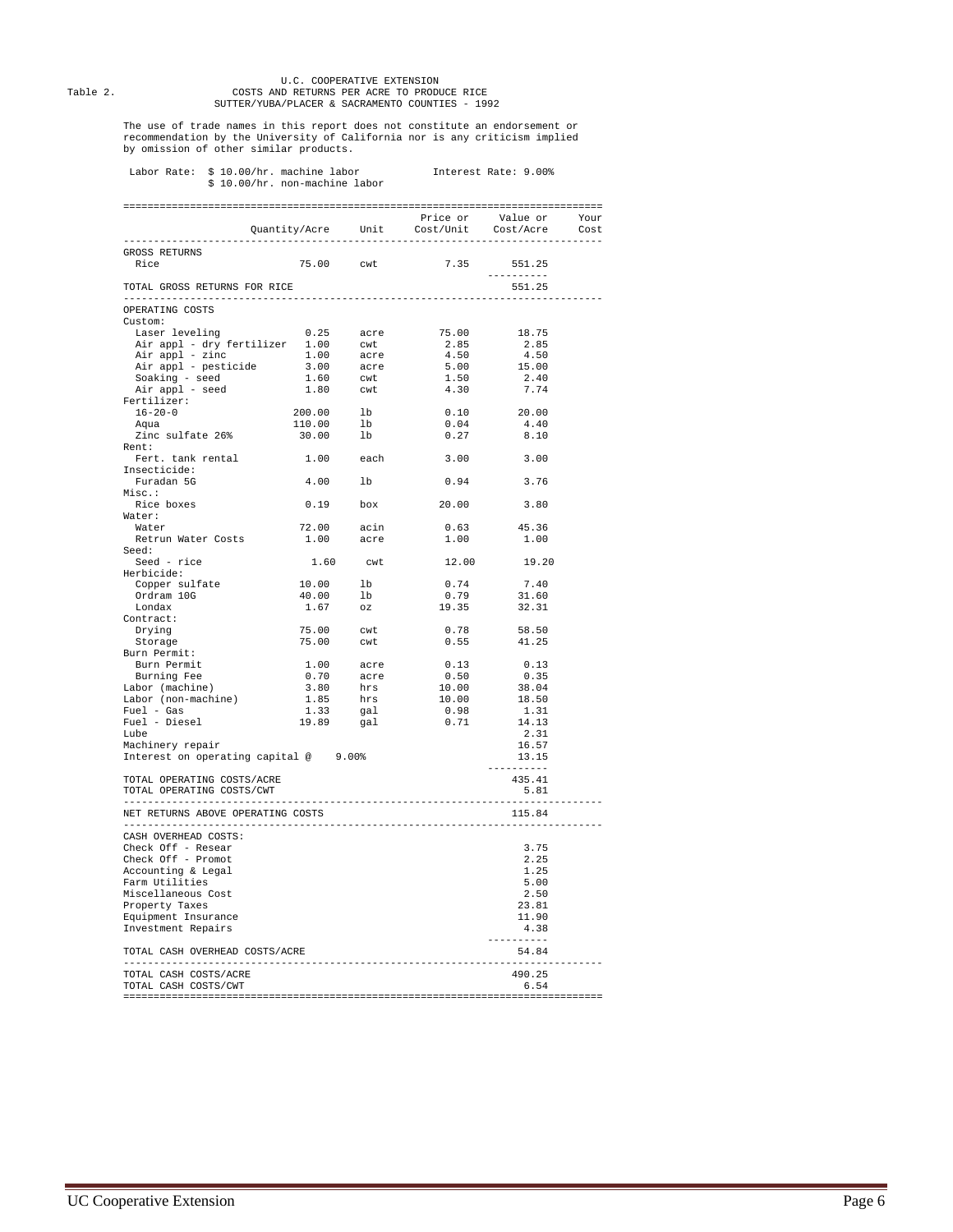## U.C. COOPERATIVE EXTENSION Table 2. continued

| Table 2. Concinued                                 |          |
|----------------------------------------------------|----------|
|                                                    |          |
| NON-CASH OVERHEAD COSTS (DEPRECIATION & INTEREST): |          |
| Land                                               | 80.00    |
| Fuel Tanks & Pumps                                 | 1.41     |
| Shop Building                                      | 6.47     |
| Shop Tools                                         | 1.75     |
| Rice Irrigation System                             | 3.50     |
| Tool Carrier                                       | 1.23     |
| Fuel Wagon $-3/4$ ton                              | 0.42     |
| Backhoe                                            | 1.43     |
| $Plow - 6$ bottom                                  | 0.04     |
| Tailwater Return System                            | 4.02     |
| Equipment                                          | 41.01    |
|                                                    |          |
| TOTAL NON-CASH OVERHEAD COSTS/ACRE                 | 141.29   |
| TOTAL COSTS/ACRE                                   | 631.54   |
| TOTAL COSTS/CWT                                    | 8.42     |
|                                                    |          |
| NET RETURNS ABOVE TOTAL COSTS                      | $-80.29$ |
|                                                    |          |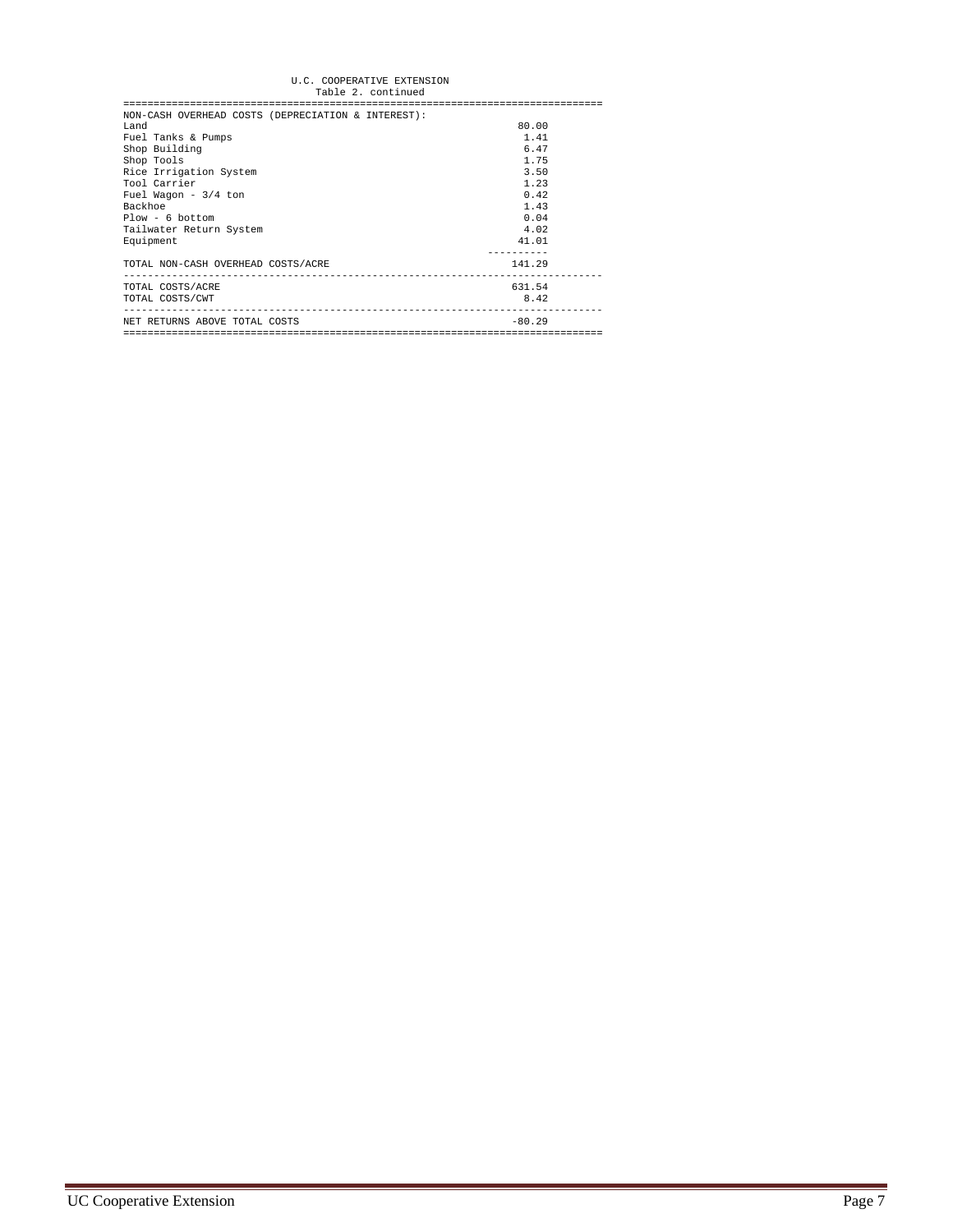|          | U.C. COOPERATIVE EXTENSION                      |
|----------|-------------------------------------------------|
| Table 3. | MONTHLY CASH COSTS PER ACRE TO PRODUCE RICE     |
|          | SUTTER/YUBA/PLACER & SACRAMENTO COUNTIES - 1992 |

| Beginning APR 92                                                                           |       | APR MAY                             | JUN             | JUL           | AUG               | SEP                  | OCT       | <b>NOV</b> | DEC | JAN   | FEB    | MAR | TOTAL  |
|--------------------------------------------------------------------------------------------|-------|-------------------------------------|-----------------|---------------|-------------------|----------------------|-----------|------------|-----|-------|--------|-----|--------|
| Ending MAR 93                                                                              | 92    | 92                                  | 92              |               | 92 92             | 92                   | 92        | 92         | 92  | 93    | 93     | 93  |        |
|                                                                                            |       |                                     |                 |               |                   |                      |           |            |     |       |        |     |        |
| Cultural:                                                                                  |       |                                     |                 |               |                   |                      |           |            |     |       |        |     |        |
| Mow roads                                                                                  | 0.39  |                                     |                 |               |                   |                      |           |            |     |       |        |     | 0.39   |
| Bulldoze levees                                                                            | 2.28  |                                     |                 |               |                   |                      |           |            |     |       |        |     | 2.28   |
| Chisel                                                                                     | 4.51  |                                     |                 |               |                   |                      |           |            |     |       |        |     | 4.51   |
| Stubble disc                                                                               | 3.11  |                                     |                 |               |                   |                      |           |            |     |       |        |     | 3.11   |
| Finish disc                                                                                | 2.75  |                                     |                 |               |                   |                      |           |            |     |       |        |     | 2.75   |
| Triplane field                                                                             | 4.04  |                                     |                 |               |                   |                      |           |            |     |       |        |     | 4.04   |
| Laser level field                                                                          | 18.75 |                                     |                 |               |                   |                      |           |            |     |       |        |     | 18.75  |
| $Fertilize - 16-20-0$                                                                      | 22.85 |                                     |                 |               |                   |                      |           |            |     |       |        |     | 22.85  |
| Fertilize - aqua                                                                           | 10.68 |                                     |                 |               |                   |                      |           |            |     |       |        |     | 10.68  |
| Fertilize - zinc                                                                           | 12.60 |                                     |                 |               |                   |                      |           |            |     |       |        |     | 12.60  |
| Pull levees                                                                                | 2.74  |                                     |                 |               |                   |                      |           |            |     |       |        |     | 2.74   |
| Apply Furadan                                                                              | 6.26  |                                     |                 |               |                   |                      |           |            |     |       |        |     | 6.26   |
| Roll (final seedbed)                                                                       |       | 3.72                                |                 |               |                   |                      |           |            |     |       |        |     | 3.72   |
| Install boxes                                                                              |       | 6.30                                |                 |               |                   |                      |           |            |     |       |        |     | 6.30   |
| Irrigate                                                                                   |       | 10.26                               | 12.15           |               | 12.15 12.15 12.15 |                      |           |            |     |       |        |     | 58.86  |
| Plant                                                                                      |       | 29.34                               |                 |               |                   |                      |           |            |     |       |        |     | 29.34  |
| Apply copper - shrimp                                                                      |       | 9.90                                |                 |               |                   |                      |           |            |     |       |        |     | 9.90   |
|                                                                                            |       |                                     |                 |               |                   |                      |           |            |     |       |        |     | 36.60  |
| Apply herbicide - grasses 36.60<br>Apply herbicide - grasses 36.60                         |       |                                     | 37.31           |               |                   |                      |           |            |     |       |        |     | 37.31  |
| 1.60 1.60<br>Pickup use                                                                    |       |                                     | 1.60            | 1.60          |                   | $1.60$ $1.60$ $1.60$ |           |            |     |       |        |     | 11.19  |
| TOTAL CULTURAL COSTS                                                                       |       | 92.54 97.72 51.06 13.75 13.75 13.75 |                 |               |                   |                      | .<br>1.60 |            |     |       |        |     | 284.17 |
|                                                                                            |       |                                     |                 |               |                   |                      |           |            |     |       |        |     |        |
| Harvest:                                                                                   |       |                                     |                 |               |                   |                      |           |            |     |       |        |     |        |
| Combine rice                                                                               |       |                                     |                 |               |                   |                      | 22.86     |            |     |       |        |     | 22.86  |
| Bankout rice                                                                               |       |                                     |                 |               |                   |                      | 7.92      |            |     |       |        |     | 7.92   |
| Haul to dryer - See Transportation section in Assumptions                                  |       |                                     |                 |               |                   |                      |           |            |     |       |        |     |        |
| Dry green rice - 83.65 cw                                                                  |       |                                     |                 |               |                   |                      | 58.50     |            |     |       |        |     | 58.50  |
| Store dry rice - 75 cwt/a                                                                  |       |                                     |                 |               |                   |                      | 41.25     |            |     |       |        |     | 41.25  |
| TOTAL HARVEST COSTS                                                                        |       |                                     |                 |               |                   |                      | 130.52    |            |     |       |        |     | 130.52 |
| Postharvest:                                                                               |       |                                     |                 |               |                   |                      |           |            |     |       |        |     |        |
| Mow levees                                                                                 |       |                                     |                 |               |                   |                      | 0.49      |            |     |       |        |     | 0.49   |
| Burn permit and fees                                                                       |       |                                     |                 |               |                   |                      | 0.48      |            |     |       |        |     | 0.48   |
| Burn straw                                                                                 |       |                                     |                 |               |                   |                      | 3.50      |            |     |       |        |     | 3.50   |
|                                                                                            |       |                                     |                 |               |                   |                      | 2.17      |            |     |       |        |     | 2.17   |
| Chop straw on ground                                                                       |       |                                     |                 |               |                   |                      | 0.93      |            |     |       |        |     | 0.93   |
| Incorporate straw with disc                                                                |       |                                     |                 |               |                   |                      |           |            |     |       |        |     |        |
| TOTAL POSTHARVEST COSTS                                                                    |       |                                     |                 |               |                   |                      | 7.57      |            |     |       |        |     | 7.57   |
| Interest on oper. capital 0.69 1.43 1.81 1.91 2.02 2.12                                    |       |                                     |                 |               |                   |                      | 3.17      |            |     |       |        |     | 13.15  |
| TOTAL OPERATING COSTS/ACRE 93.24 99.15 52.87 15.66 15.76 15.87 142.86                      |       |                                     |                 |               |                   |                      |           |            |     |       |        |     | 435.41 |
|                                                                                            |       |                                     |                 |               |                   |                      |           |            |     |       |        |     | 5.81   |
| OVERHEAD:                                                                                  |       |                                     |                 |               |                   |                      |           |            |     |       |        |     |        |
| Check Off - Research                                                                       |       |                                     |                 |               |                   |                      | 6.00      |            |     |       |        |     | 6.00   |
|                                                                                            |       |                                     |                 |               |                   |                      |           |            |     |       |        |     |        |
| Check Off - Promotion                                                                      |       |                                     |                 |               |                   |                      | 6.00      |            |     |       |        |     | 6.00   |
| Accounting & Legal                                                                         |       | $0.18$ $0.18$                       | 0.18            | 0.18          | 0.18              | 0.18                 | 0.18      |            |     |       |        |     | 1.25   |
| Farm Utilities                                                                             | 0.71  | 0.71                                | 0.71            | 0.71          | 0.71              | 0.71                 | 0.71      |            |     |       |        |     | 5.00   |
| Miscellaneous Cost                                                                         |       | $0.36$ $0.36$                       |                 | $0.36$ $0.36$ | 0.36              | 0.36                 | 0.36      |            |     |       |        |     | 2.50   |
| Property Taxes                                                                             |       |                                     |                 | 11.90         |                   |                      |           |            |     | 11.90 |        |     | 23.81  |
| Equipment Insurance                                                                        |       |                                     |                 | 5.95          |                   |                      |           |            |     | 5.95  |        |     | 11.90  |
| Investment Repairs                                                                         | 0.63  | 0.63                                | 0.63            | 0.63          | 0.63              | 0.63                 | 0.63      |            |     |       |        |     | 4.38   |
| TOTAL CASH OVERHEAD COSTS                                                                  | 1.88  |                                     | 1.88 1.88 19.73 |               | 1.88              |                      | 1.88 7.88 |            |     | 17.86 |        |     | 54.84  |
| TOTAL CASH COSTS/ACRE 35.11 101.02 54.75 35.39 17.64 17.74 150.73 17.86 17.74 150.73 17.86 |       |                                     |                 |               |                   |                      |           |            |     |       | 490.25 |     |        |
|                                                                                            |       |                                     |                 |               |                   |                      |           |            |     |       |        |     | 6.54   |
|                                                                                            |       |                                     |                 |               |                   |                      |           |            |     |       |        |     |        |
|                                                                                            |       |                                     |                 |               |                   |                      |           |            |     |       |        |     |        |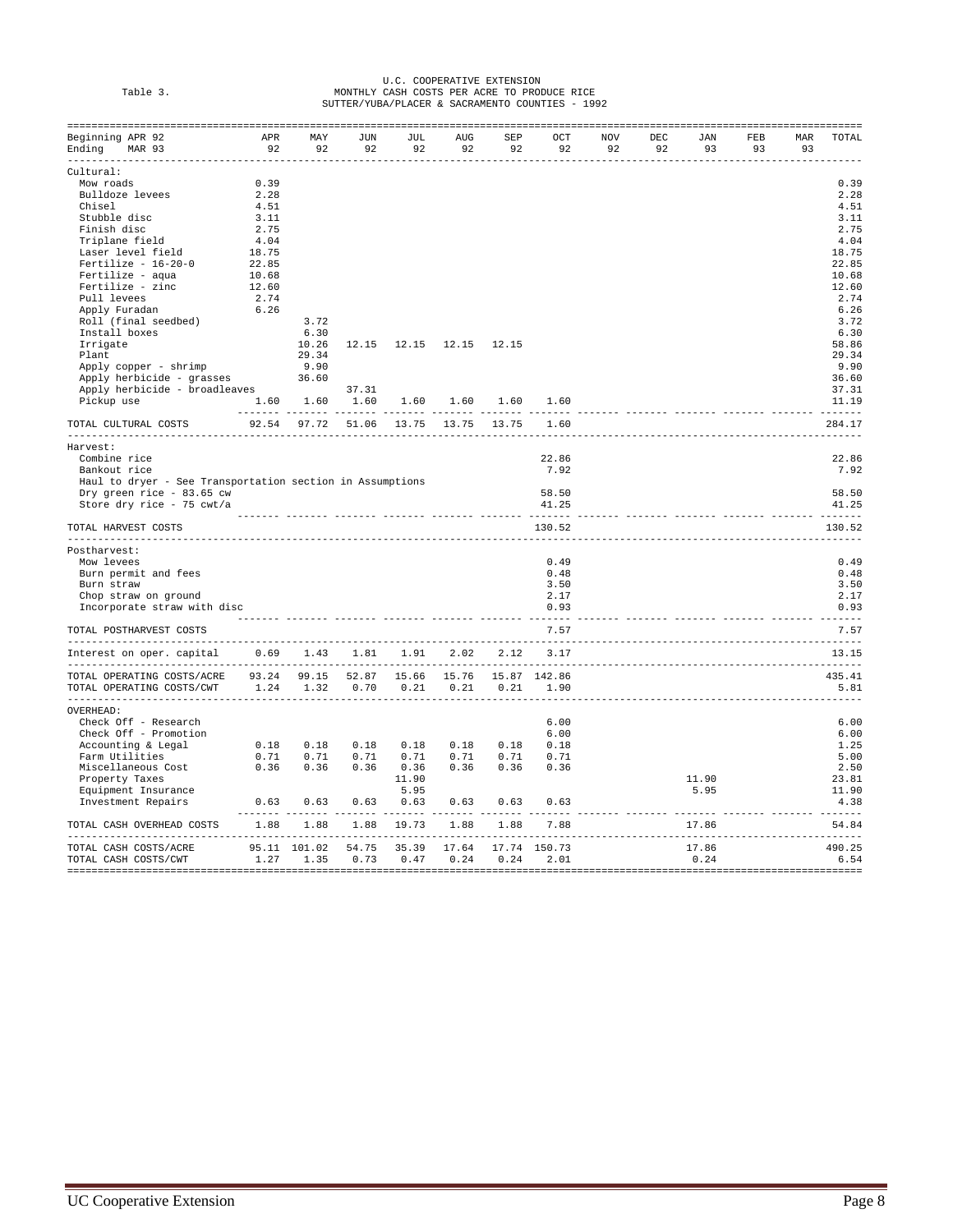# U.C. COOPERATIVE EXTENSION Table 4. ANNUAL EQUIPMENT, INVESTMENT, AND BUSINESS OVERHEAD COSTS SUTTER, YUBA, PLACER & SACRAMENTO COUNTIES - 1992

#### ANNUAL EQUIPMENT COSTS

|             |                                                                    | Yrs            |                | Depre- Insur-                                  |                    |        |
|-------------|--------------------------------------------------------------------|----------------|----------------|------------------------------------------------|--------------------|--------|
|             | Yr Description – Price Life ciation Interest ance Taxes – Total    |                |                |                                                |                    |        |
|             | 80 140 hp 2wd tractor   23153 20 1041.90   509.36   63.67   127.34 |                |                |                                                |                    |        |
|             | 78 50 hp 2wd tractor 5568                                          | 25             | 200.44         |                                                | 122.50 15.31 30.63 |        |
|             | 80 Bankout Cart - SP 11694                                         | 20             | 526.25         | 257.26                                         | 32.16              | 64.31  |
| 60 Checker  | 2000                                                               |                |                | 40  45.00  44.00  5.50                         |                    | 11.00  |
|             | 80 Chisel - mud 18' 3683                                           | 20             |                | 165.75 81.02                                   | 10.13              | 20.25  |
|             | 90 D7E with blade 27000                                            | 20             | 1215.00        | 594.00                                         | 74.25              | 148.50 |
|             | 80 Disc - finish 21' 7016                                          | 20             | 315.70         | 154.36                                         | 19.30              | 38.59  |
|             | 80 Disc - offset 20' 4760                                          | 20             | 214.20         | 104.72                                         | 13.09              | 26.18  |
|             | 75 Mower - 3pt 8' 1090                                             | 40             | 24.52          | 23.98 3.00 6.00                                |                    |        |
|             | 92 Mower - flail 12' 11984                                         | 20             | 539.30         |                                                | 263.64 32.96       | 65.91  |
|             | 91 Mower - sicklebar 7' 3700                                       | 10             | 333.00         | 81.40                                          | 10.17              | 20.35  |
| 92 Pickup   | 9723 5                                                             |                | 1750.20        | 213.90                                         | 26.74              | 53.48  |
|             | 90 Rice combine 45000                                              | $7\phantom{0}$ | 5785.71        | 990.00                                         | 123.75             | 247.50 |
|             | 85 Rice roller 6716                                                | 30             | 201.47         | 147.76                                         | 18.47              | 36.94  |
| 80 Triplane |                                                                    |                | 6840 20 307.80 | 150.48 18.81                                   |                    | 37.62  |
|             | TOTAL TOTAL                                                        |                |                | 169927 12666.24 3738.38 467.31 934.60 17806.53 |                    |        |

#### ANNUAL INVESTMENT COSTS

|            |                         |        |     |         |                             |                | - Non-Cash Over. - ------ Cash Overhead ------ |         |  |  |
|------------|-------------------------|--------|-----|---------|-----------------------------|----------------|------------------------------------------------|---------|--|--|
| Yr         | Description             |        | Yrs | Depre-  | Price Life ciation Interest | Insur-<br>ance | Taxes                                          | Repairs |  |  |
| INVESTMENT |                         |        |     |         |                             |                |                                                |         |  |  |
| Backhoe    |                         | 7000   | -15 | 420.00  | 154.00                      | 19.25          | 38.50                                          | 150.00  |  |  |
|            | Fuel Tanks & Pumps      | 8050   | 2.0 | 402.50  | 161.00                      | 20.13          | 40.25                                          | 125.00  |  |  |
|            | Fuel Wagon - $3/4$ ton  | 1500   | 10  | 135.00  | 33.00                       | 4.13           | 8.25                                           | 50.00   |  |  |
|            | Rice Irrigation System  | 20000  | 20  | 1000.00 | 400.00                      | 50.00          | 100.00                                         | 0.00    |  |  |
| Land       |                         | 800000 |     |         | 32000.00                    | 4000.00        | 8000.00                                        | 0.00    |  |  |
|            | $Plow - 6 bottom$       | 400    | 40  | 9.00    | 8.80                        | 1.10           | 2.20                                           | 25.00   |  |  |
|            | Shop Building           | 37000  | 2.0 | 1850.00 | 740.00                      | 92.50          | 185.00                                         | 250.00  |  |  |
|            | Shop Tools              | 10000  | 20  | 500.00  | 200.00                      | 25.00          | 50.00                                          | 100.00  |  |  |
|            | Tailwater Return System | 24000  | 2.0 | 1080.00 | 528.00                      | 66.00          | 132.00                                         | 1000.00 |  |  |
|            | Tool Carrier            | 6000   | 1.5 | 360.00  | 132.00                      | 16.50          | 33.00                                          | 50.00   |  |  |
|            | TOTAL INVESTMENT        | 913950 |     | 5756.50 | 34356.80                    | 4294.61        | 8589.20                                        | 1750.00 |  |  |

#### ANNUAL BUSINESS OVERHEAD COSTS

| Description             | Units/<br>Farm | Unit | Price/<br>Unit | Total<br>Cost |
|-------------------------|----------------|------|----------------|---------------|
| Accounting & Legal Fees | 400.00         | acre | 1.25           | 500.00        |
| Check Off - Promotion   | 30000.00       | cwt  | 0.03           | 900.00        |
| Check Off - Research    | 30000.00       | cwt  | 0.05           | 1500.00       |
| Farm Utilities          | 400.00         | acre | 5.00           | 2000.00       |
| Miscellaneous Cost      | 400.00         | acre | 2.50           | 1000.00       |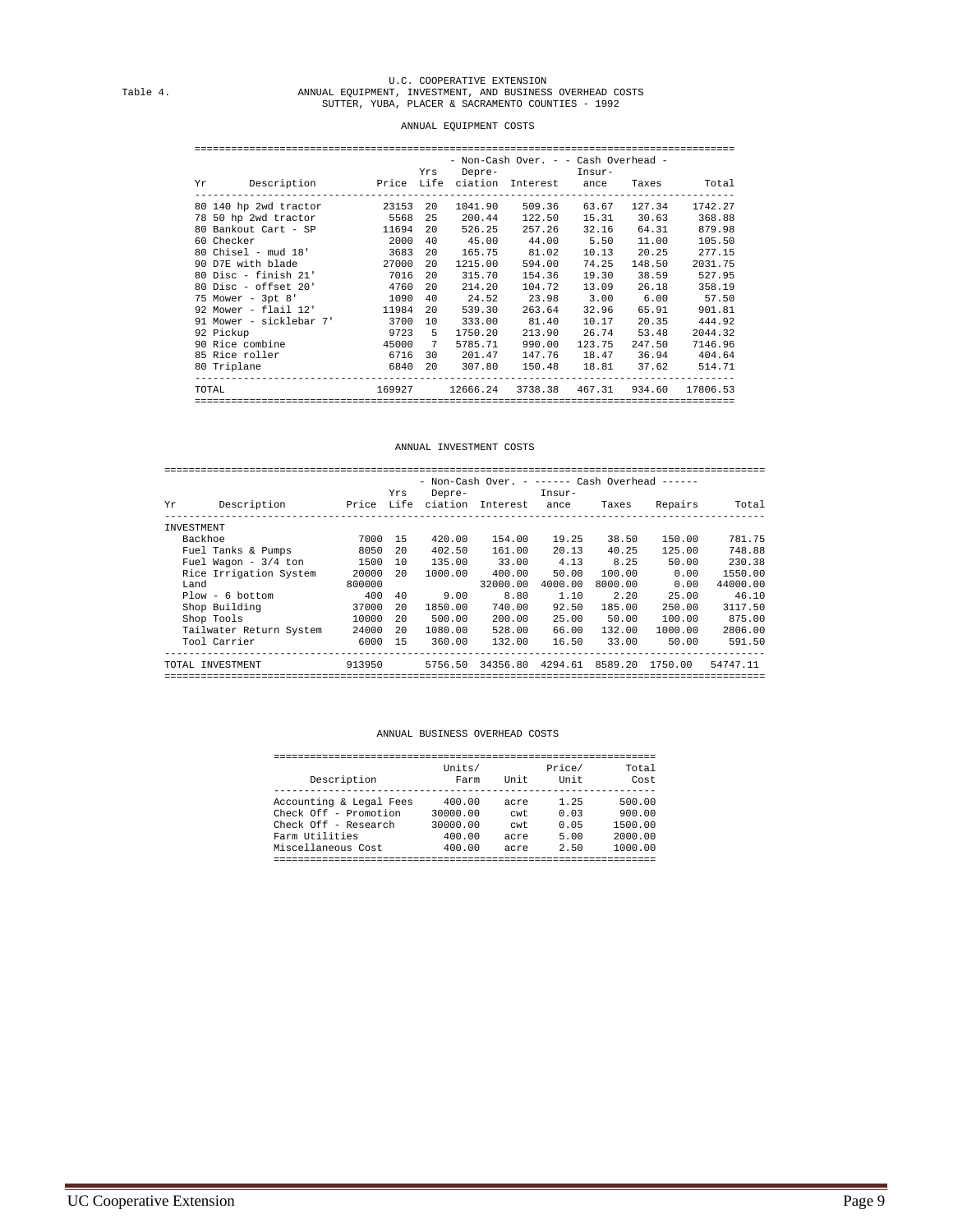# U.C. COOPERATIVE EXTENSION Table 5. HOURLY EQUIPMENT COSTS SUTTER, YUBA, PLACER & SACRAMENTO COUNTIES - 1992

==================================================================================================================

|                           | Actual |        | $-$ Non-Cash Over. - - Cash Overhead - -------- Operating -------- |      |      |               |        |       |           |
|---------------------------|--------|--------|--------------------------------------------------------------------|------|------|---------------|--------|-------|-----------|
|                           | Hours  | Depre- | Insur-                                                             |      |      |               | Fuel & | Total | Total     |
| Yr Description            | Used   |        | ciation Interest ance                                              |      |      | Taxes Repairs | Lube   | Oper. | Costs/Hr. |
| 80 140 hp 2wd tractor     | 433.0  | 2.41   | 1.18                                                               | 0.15 | 0.29 | 2.32          | 6.63   | 8.95  | 12.97     |
| 78 50 hp 2wd tractor 23.6 |        | 8.50   | 5.20                                                               | 0.65 | 1.30 | 0.56          | 2.00   | 2.56  | 18.21     |
| 80 Bankout Cart - SP      | 268.8  | 1.96   | 0.96                                                               | 0.12 | 0.24 | 0.05          | 0.82   | 0.87  |           |
| 60 Checker                | 48.0   | 0.94   | 0.92                                                               | 0.11 | 0.23 | 0.96          | 0.00   | 0.96  |           |
| $80$ Chisel - mud $18'$   | 76.4   | 2.17   | 1.06                                                               | 0.13 | 0.27 | 1.77          | 0.00   | 1.77  |           |
| 90 D7E with blade         | 106.9  | 11.36  | 5.56                                                               | 0.69 | 1.39 | 2.25          | 7.58   | 9.83  | 28.83     |
| $80$ Disc - finish $21'$  | 43.6   | 7.24   | 3.54                                                               | 0.44 | 0.89 | 3.36          | 0.00   | 3.36  | 15.47     |
| $80$ Disc - offset $20'$  | 67.1   | 3.19   | 1.56                                                               | 0.20 | 0.39 | 2.28          | 0.00   | 2.28  |           |
| 75 Mower - 3pt 8'         | 10.0   | 2.45   | 2.40                                                               | 0.30 | 0.60 | 0.65          | 0.00   | 0.65  |           |
| 92 Mower - flail 12'      | 29.9   | 18.05  | 8.83                                                               | 1.10 | 2.21 | 7.18          | 0.00   | 7.18  | 37.37     |
| 91 Mower - sicklebar 7'   | 11.4   | 29.13  | 7.12                                                               | 0.89 | 1.78 | 2.22          | 0.00   | 2.22  | 41.15     |
| 92 Pickup                 | 267.0  | 6.56   | 0.80                                                               | 0.10 | 0.20 | 2.51          | 2.25   | 4.76  | 12.42     |
| 90 Rice combine           | 268.8  | 21.52  | 3.68                                                               | 0.46 | 0.92 | 13.62         | 9.48   | 23.10 | 49.68     |
| 85 Rice roller            | 57.2   | 3.52   | 2.58                                                               | 0.32 | 0.65 | 3.22          | 0.00   | 3.22  | 10.29     |
| 80 Triplane               | 68.7   | 4.48   | 2.19                                                               | 0.27 | 0.55 | 1.66          | 0.00   | 1.66  | 9.16      |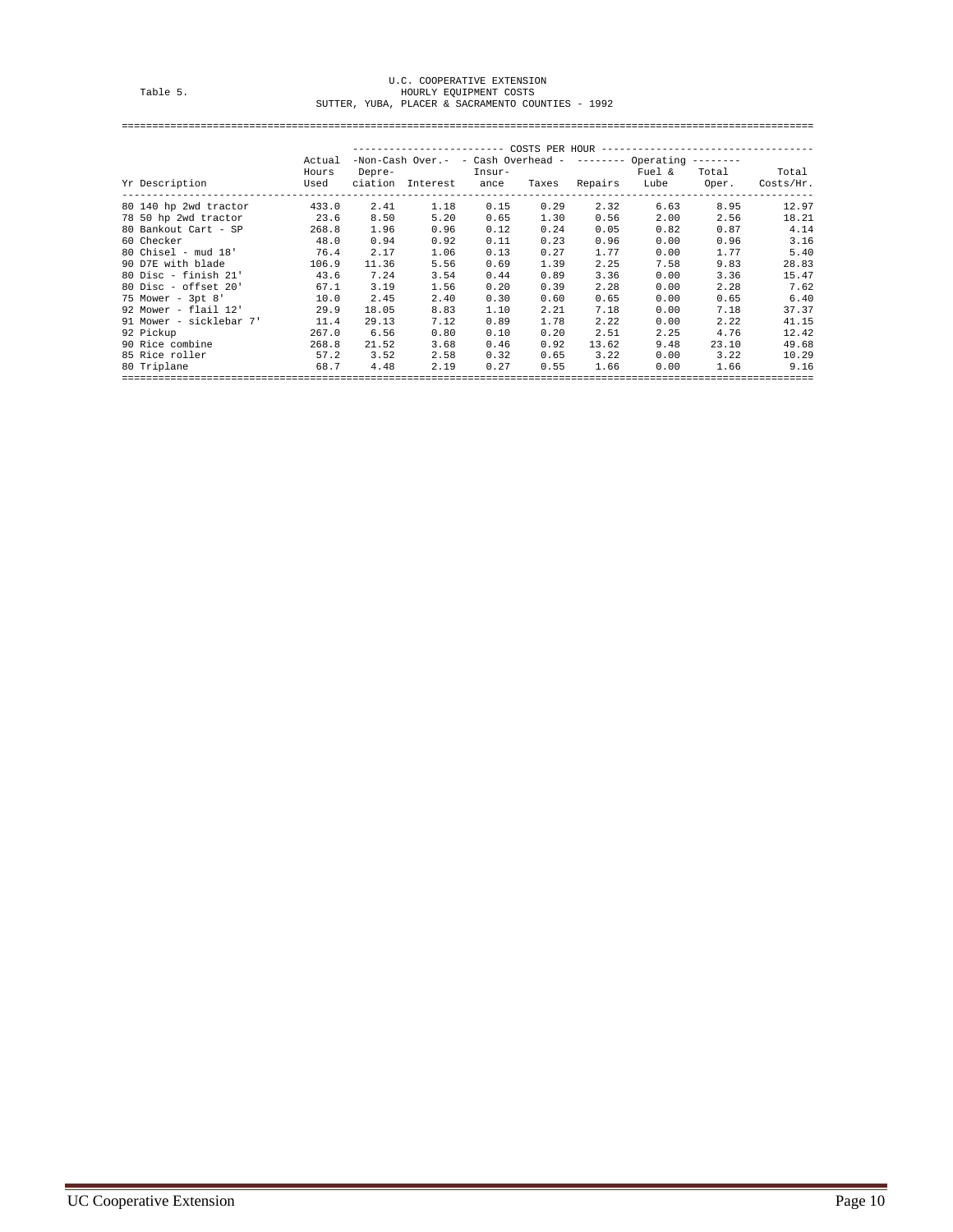# U.C. COOPERATIVE EXTENSION Table 6. RANGING ANALYSIS SUTTER, YUBA, PLACER & SACRAMENTO COUNTIES - 1992

#### COSTS PER ACRE AT VARYING YIELDS TO PRODUCE RICE

|                                                        |             |         |                                  | YIELD (CWT/ACRE) |             |           |            |
|--------------------------------------------------------|-------------|---------|----------------------------------|------------------|-------------|-----------|------------|
|                                                        |             |         | 60   65   70   75   80   85   90 |                  |             |           |            |
|                                                        |             |         |                                  |                  |             |           |            |
| OPERATING COSTS/ACRE:                                  |             |         |                                  |                  |             |           |            |
| Cultural Cost                                          |             | 284 284 | 284                              | 284              | 284         | 284       | 284        |
| Harvest Cost                                           |             |         | 111 117 124                      |                  | 131 137 144 |           | 150        |
| Postharvest Cost                                       | 8 8 8 8 8 8 |         |                                  |                  |             |           | $_{\rm 8}$ |
|                                                        |             |         |                                  |                  |             |           |            |
| Interest on operating capital 13                       |             |         | 13 13                            | 13               | 13          | 13        | 13         |
|                                                        |             |         |                                  |                  |             |           |            |
| TOTAL OPERATING COSTS/ACRE 415 422 429 435 442 449 456 |             |         |                                  |                  |             |           |            |
| TOTAL OPERATING COSTS/CWT 6.92 6.49 6.12 5.81          |             |         |                                  |                  | 5.53        | 5.28      | 5.06       |
|                                                        |             |         |                                  |                  |             |           |            |
| CASH OVERHEAD COSTS/ACRE 55                            |             |         | 55 55 55 55                      |                  |             | 55 - 55   | 55         |
|                                                        |             |         |                                  |                  |             |           |            |
| 470 477 484 490 497 504 510<br>TOTAL CASH COSTS/ACRE   |             |         |                                  |                  |             |           |            |
| TOTAL CASH COSTS/CWT                                   | 7.84        |         | 7.34 6.91 6.54                   |                  | 6.21        | 5.93      | 5.67       |
|                                                        |             |         |                                  |                  |             |           |            |
| NON-CASH OVERHEAD COSTS/ACRE 141 141                   |             |         | 141                              | 141              | 141         | 141       | 141        |
|                                                        |             |         |                                  |                  |             |           |            |
| 611 618 625 632 638 645 652<br>TOTAL COSTS/ACRE        |             |         |                                  |                  |             |           |            |
| TOTAL COSTS/CWT                                        |             |         | 10.19 9.51 8.93 8.42 7.98        |                  |             | 7.59 7.24 |            |
|                                                        |             |         |                                  |                  |             |           |            |
|                                                        |             |         |                                  |                  |             |           |            |

#### NET RETURNS PER ACRE ABOVE OPERATING COSTS FOR RICE

| PRICE<br>(DOLLARS PER CWT) | 60    | 65 | 70  | YIELD (CWT/ACRE)<br>75 | 80  | 85  | 90  |
|----------------------------|-------|----|-----|------------------------|-----|-----|-----|
|                            |       |    |     |                        |     |     |     |
| 6.50                       | $-25$ | 0  | 26  | 52                     | 78  | 104 | 129 |
| 6.75                       | $-10$ | 17 | 44  | 71                     | 98  | 125 | 152 |
| 7.00                       | 5     | 33 | 61  | 90                     | 118 | 146 | 174 |
| 7.25                       | 20    | 49 | 79  | 108                    | 138 | 167 | 197 |
| 7.50                       | 35    | 65 | 96  | 127                    | 158 | 189 | 219 |
| 7.75                       | 50    | 82 | 114 | 146                    | 178 | 210 | 242 |
| 8.00                       | 65    | 98 | 131 | 165                    | 198 | 231 | 264 |
|                            |       |    |     |                        |     |     |     |

#### NET RETURNS PER ACRE ABOVE CASH COSTS FOR RICE

| PRICE             |       | YIELD (CWT/ACRE) |        |      |     |     |     |  |  |
|-------------------|-------|------------------|--------|------|-----|-----|-----|--|--|
| (DOLLARS PER CWT) | 60    | 65               | 70     | 75   | 80  | 85  | 90  |  |  |
| 6.50              | $-80$ | $-54$            | $-2.9$ | $-3$ | 23  | 49  | 75  |  |  |
| 6.75              | $-65$ | $-38$            | $-11$  | 16   | 43  | 70  | 97  |  |  |
| 7.00              | $-50$ | $-22.2$          | 6      | 35   | 63  | 91  | 120 |  |  |
| 7.25              | $-35$ | $-6$             | 24     | 54   | 83  | 113 | 142 |  |  |
| 7.50              | $-20$ | 11               | 41     | 72   | 103 | 134 | 165 |  |  |
| 7.75              | $-5$  | 2.7              | 59     | 91   | 123 | 155 | 187 |  |  |
| 8.00              | 10    | 43               | 76     | 110  | 143 | 176 | 210 |  |  |
|                   |       |                  |        |      |     |     |     |  |  |

#### NET RETURNS PER ACRE ABOVE TOTAL COSTS FOR RICE

| <b>PRTCE</b>      | YIELD (CWT/ACRE)<br>70<br>75 |        |         |        |        |       |       |
|-------------------|------------------------------|--------|---------|--------|--------|-------|-------|
| (DOLLARS PER CWT) | 60                           | 65     |         |        | 80     | 85    | 90    |
| 6.50              | $-221$                       | $-196$ | $-170$  | $-144$ | $-118$ | $-92$ | $-67$ |
| 6.75              | $-206$                       | $-179$ | $-152$  | $-125$ | $-98$  | $-71$ | $-44$ |
| 7.00              | $-191$                       | $-163$ | $-1.35$ | $-107$ | $-78$  | $-50$ | $-22$ |
| 7.25              | $-176$                       | $-147$ | $-117$  | $-88$  | $-58$  | $-29$ |       |
| 7.50              | $-161$                       | $-131$ | $-100$  | $-69$  | $-38$  | $-7$  | 23    |
| 7.75              | $-146$                       | $-114$ | $-82$   | $-50$  | $-18$  | 14    | 46    |
| 8.00              | $-131$                       | $-98$  | $-65$   | $-32.$ | 2      | 35    | 68    |
|                   |                              |        |         |        |        |       |       |